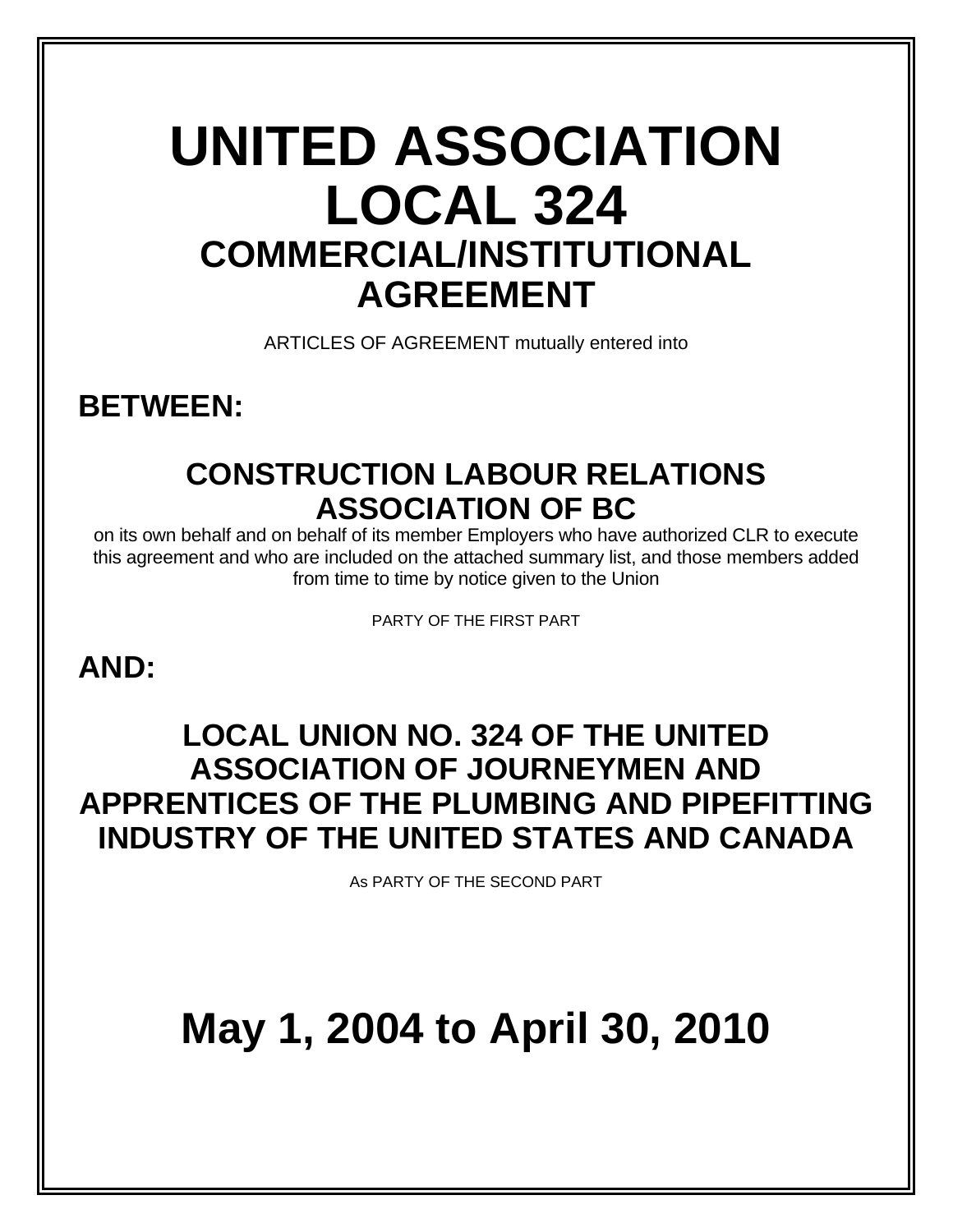# **INDEX**

| Article       | 1.00 |  |  |  |
|---------------|------|--|--|--|
| Article       | 2.00 |  |  |  |
| Article       | 3.00 |  |  |  |
| Article       | 4.00 |  |  |  |
| Article       | 5.00 |  |  |  |
| Article       | 6.00 |  |  |  |
| Article       | 7.00 |  |  |  |
| Article       | 8.00 |  |  |  |
| Article       | 9.00 |  |  |  |
| Article 10.00 |      |  |  |  |
| Article 11.00 |      |  |  |  |
| Article 12.00 |      |  |  |  |
| Article 13.00 |      |  |  |  |
| Article 14.00 |      |  |  |  |
| Article 15.00 |      |  |  |  |
| Article 16.00 |      |  |  |  |
| Article 17.00 |      |  |  |  |
| Article 18.00 |      |  |  |  |
| Article 19.00 |      |  |  |  |
| Article 20.00 |      |  |  |  |
| Article 21.00 |      |  |  |  |
| Article 22.00 |      |  |  |  |
| Article 23.00 |      |  |  |  |
| Article 24.00 |      |  |  |  |
| Article 25.00 |      |  |  |  |
| Article 26.00 |      |  |  |  |
| Article 27.00 |      |  |  |  |
| Article 28.00 |      |  |  |  |
| Article 29.00 |      |  |  |  |
| Article 30.00 |      |  |  |  |
| Article 31.00 |      |  |  |  |
| Article 32.00 |      |  |  |  |
| Article 33.00 |      |  |  |  |
| Article 34.00 |      |  |  |  |
| Article 35.00 |      |  |  |  |
| Article 36.00 |      |  |  |  |
| Article 37.00 |      |  |  |  |
| Article 38.00 |      |  |  |  |
|               |      |  |  |  |
|               |      |  |  |  |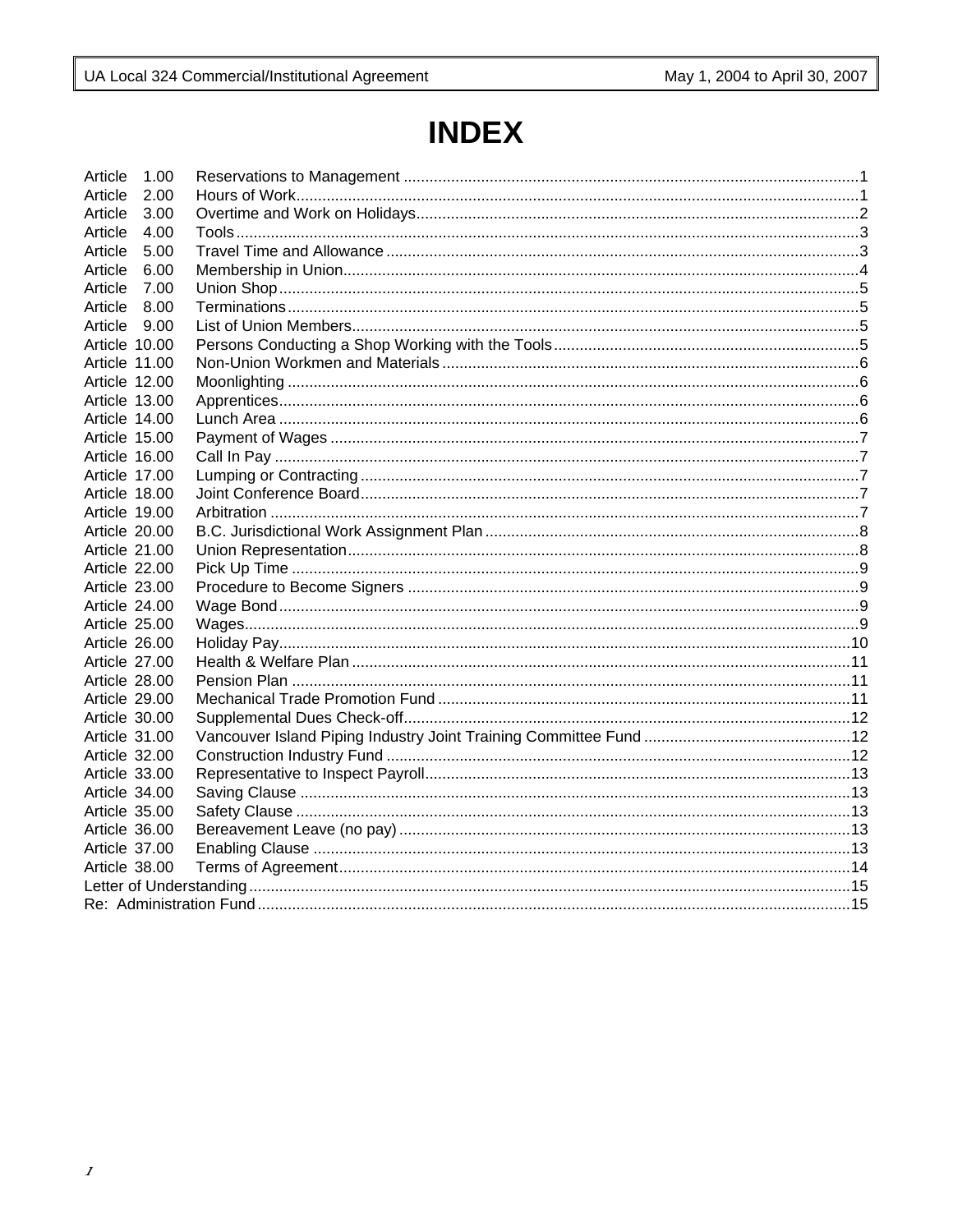#### UA Local 324 Commercial/Institutional Agreement May 1, 2004 to April 30, 2007

This Collective Agreement shall apply to all work performed within the geographical jurisdiction of U.A. Local 324, with the exception only of work specifically defined in the U.A. Local 324 Industrial Collective Agreement. Work specifically described in the Industrial Agreement shall be performed under the provisions of that Collective Agreement.

As a condition of signing this Agreement, the Employer agrees to execute the Industrial Agreement and the Service Agreement should the Employer engage in work falling under either Collective Agreement.

With a view to promoting the business of heating and sanitation in order to allow those trades to ensure a standard of efficiency for the protection of the public and for those persons engaged in such business, by establishing and maintaining of fair conditions and settling of differences that may arise between those who are parties to this Agreement and to maintain industrial peace.

It is the intention of the parties to this Agreement that through increasing the knowledge and skills of the members of the Mechanical Construction Industry and through the use of new methods and means of production and goals of increased availability of annual working hours for members of Local 324, increased productivity for the Industry and a betterment of standard of living for all members of the Industry will be obtained.

For the purposes of this Agreement, the Party of the First Part is designated and recognized by the Party of the Second Part as the sole agent and authority for bargaining with the Party of the Second Part."

# **ARTICLE 1.00 -- RESERVATIONS TO MANAGEMENT**

- **1.01** The Union recognizes the right of the Employer to operate and manage his business in all respects in accordance with his commitments and responsibilities and that the locations of operations, the schedules, the processes and means of dealing with products and materials are solely the responsibility of the Employer.
- **1.02** The Union recognizes the right of the Employer to hire, promote, discipline or discharge any Employee subject to such regulations and restrictions governing the exercise of these rights as are expressly provided in this Agreement and subject to the right of the Employee concerned to lodge a grievance in the manner and to the extent herein provided.
- **1.03** The Employer agrees that he will not exercise his management rights for the purpose of restricting or limiting the rights of his Employees herein granted.

# **ARTICLE 2.00 -- HOURS OF WORK**

**2.01 (a)** The hours of labour shall be eight (8) hours per day between 7:00 a.m. and 5:00 p.m. Monday to Friday inclusive, with one-half (½) hour for lunch.

#### **(b) Compressed Workweek**

The Employer may schedule the regular work week in four (4) consecutive ten (10) hour days at straight time rates, provided that the four (4) ten (10) hours days are scheduled during the Monday through Thursday period or the Tuesday through Friday period. Where this option is worked, all hours in excess of ten (10) hours per day, shall be paid for at two (2) times the applicable rate of pay. When the fifth  $(5<sup>th</sup>)$  day is worked, the first ten (10) hours shall be paid at one and one-half (1-1/2) times the applicable rate of pay. All other hours on this compressed work schedule shall be paid at two (2) times the applicable rate of pay. If the Employer exercises an afternoon or night shift on the compressed workweek format afternoon or night shift premiums will apply.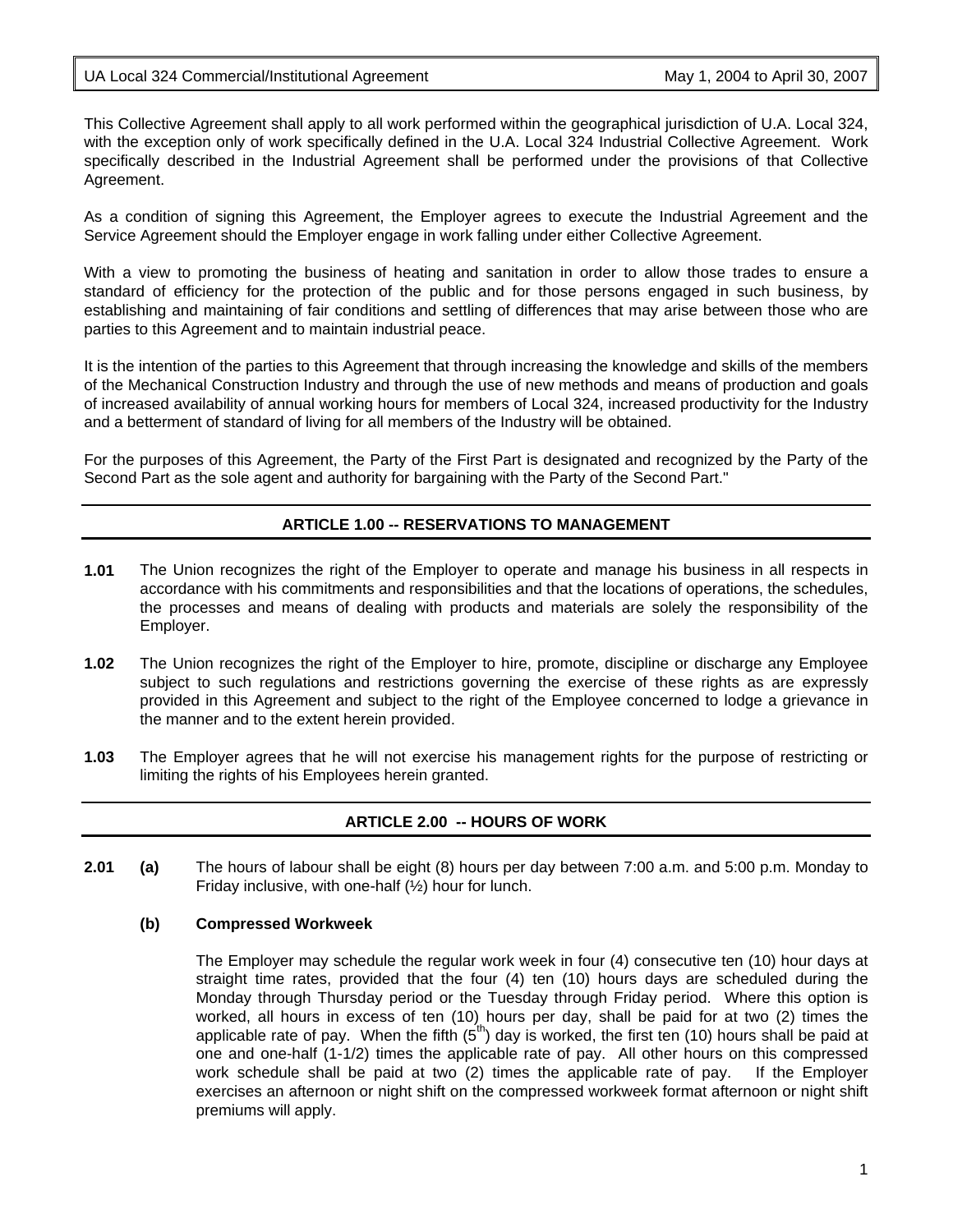Where the Monday through Thursday option is worked and a statutory holiday falls on the Friday, the preceding Thursday shall be the observed day-off, unless varied by mutual consent. Where the Tuesday through Friday option is worked and a statutory holiday falls on a Monday, the following Tuesday shall be the observed day-off, unless varied by mutual consent. When a statutory holiday falls in the workweek, the Union and the Employer shall mutually agree to the work schedule for that week.

#### **2.02 Rest Break**

On a regular shift, two (2) ten (10) minute rest breaks may be taken at a location determined by mutual agreement between the Employer and the Union. On shifts of ten (10) hours, the Employee will be given one fifteen (15) minute break in the middle of the second five (5) hours of the shift, unless workplace conditions require a variance in the time of the either rest break on one or more days. Where work is required beyond ten (10) hours, a second meal break of one-half (1/2) hours will be provided at the end of eight (8) hours, to be paid at straight time rate. If a second meal break is provided, the rest breaks will revert to ten (10) minutes each and the third rest break will not be taken. All additional meal breaks will be paid at the prevailing rates. Both parties agree there shall not be abuses in respect to the time taken for rest breaks

- **2.03** Forty (40) hours shall constitute the working week and all hours worked in excess of forty (40) hours per week shall be considered overtime.
- **2.04** In the event of it becoming necessary to work more than one (1) shift on a job, the second shift shall be paid for at the rate of eight (8) hours pay for seven and one-half (7 ½) hours work. The third shift shall be paid at the rate of eight (8) hours pay for seven (7) hours work. Three consecutive work days shall constitute an afternoon or night shift. On any shift operation in excess of 10 hours per shift, a meal will be provided at straight time. No Employee will be permitted to work two (2) continuous shifts in any calendar day. Employees shall be given forty-eight (48) hours notice prior to commencement of shift work.

# **ARTICLE 3.00 -- OVERTIME AND WORK ON HOLIDAYS**

- **3.01** The first two (2) hours of overtime, Monday through Friday, shall be paid at one and one-half (1 ½) times the otherwise applicable straight time hourly wage rate. The first eight (8) hours of overtime on Saturdays shall also be paid at one and one-half  $(1 \frac{1}{2})$  times the otherwise applicable straight time hourly wage rate. All other overtime shall be paid at double time.
- **3.02** Work on Sunday and the following holidays shall be paid for at double time rate: New Year's Day, Good Friday, Easter Monday, Victoria Day, Dominion Day, Friday preceding B.C. Day, B.C. Day, Labour Day, Thanksgiving Day, Remembrance Day, Christmas Day, Boxing Day or any day that may be declared a holiday in the future by the Government of Canada or by the Government of the Province of British Columbia.

On all commercial/institutional projects, the third Monday in February (Heritage Day) and the Friday before Labour Day may be floated and the day therefore worked at straight time rates, with an alternate day scheduled to be taken off as mutually agreed between the employer and the employee.

Local Union 324 will be notified if the members are working either of the above statutory holidays.

**3.03** When overtime is required before or after the regular hours of work exceeding two (2) hours, Employees shall receive one-half (½) hour lunch period at the straight time rates. If the Employee is not informed of the overtime before the end of his last shift, the Employer will supply a meal. The Parties agree that, in extenuating circumstances, should the Employer not be able to provide the meal in the overtime meal situation as identified herein, the Employer will compensate the Employee in an amount of thirty dollars (\$30.00). If overtime of more than four (4) hours is worked, the Employer shall supply a meal every four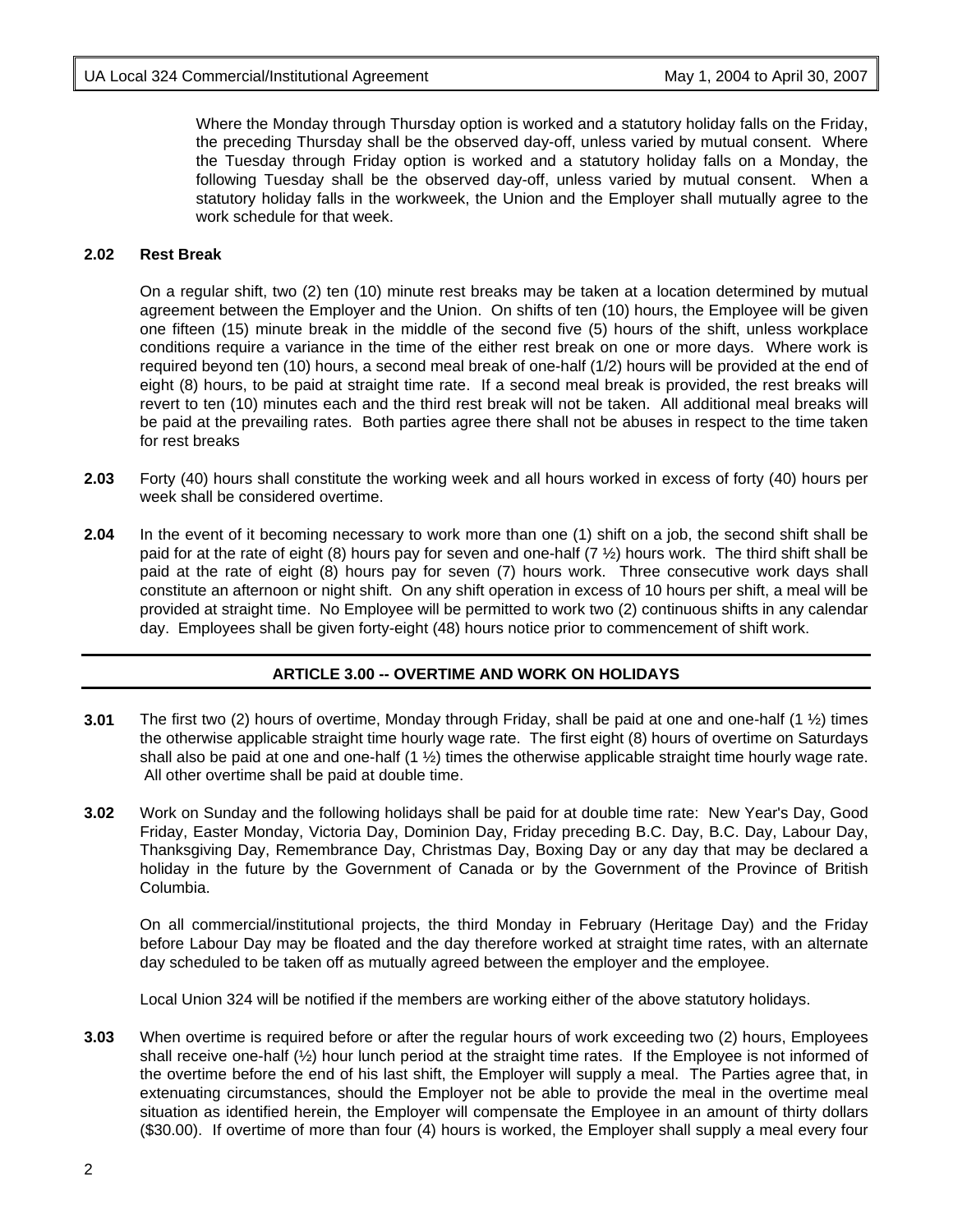(4) hours with no loss of time.

# **ARTICLE 4.00 -- TOOLS**

**4.01** Effective May 1, 1991 employees shall supply the following tools:

| 1. Tool Box                  | 2. Hacksaw                   | 3. Channel Lock Pliers             |
|------------------------------|------------------------------|------------------------------------|
| 4. Aviation Tin Snips        | 5. 3/4" Cold Chisel          | 6. Plumb Bob                       |
| 7. Keyhole Saw               | 8.6" Pliers                  | 9. #104 Rigid Cutters              |
| 10. #5 Rigid Cutter          | 11. #2 Rigid Cutter          | 12. 3/8 Bending Spring             |
| 13.5/8 Bending Spring        | 14. Striker                  | 15. 14" Rigid Pipe Wrench - /SM    |
| 16. 12" Rigid Pipe Wrench    | 17. Ball Peen Hammer         | 18. Claw Hammer                    |
| 19. 12" Crescent Wrench      | 20. 10" Crescent Wrench      | 21.8" crescent wrench              |
| 22. Utility Knife            | 23. Slot Screwdriver         | 24. Slot Screwdriver 6             |
| 25. Philips Screwdriver      | 26. #1 Robertson Screwdriver | 27. #2 Robertson Screwdriver       |
| 28. #3 Robertson Screwdriver | 29. Uni Driver               | 30. 1/4" Ratchet                   |
| 31. 5/16" Shallow Socket     | 32. 51/16" Deep Socket       | 33. 5/16" Nut Driver               |
| 34. 1.4" Nut Driver          | 35. Set of Allan Keys        | 36. Chalk Line 37. 6" Vice Grips   |
| 38. Basin Wrench             | 39. Wire Brush               | 40. 3/8" Pin Setter                |
| 41. Stanley Nail Puller      | 42. Bastard File             | 43. 1/ <sub>2</sub> " Thread Brush |
| 44. 3/4" Thread Brush        | 45.1" Thread Brush           | 46. Flux Brush                     |
| 47. Offset Rigid Pipe Wrench | 48.1" Wood Chisel            | 49. 3/8" Cordless Drill            |
| 50. 1/2 & 3/4 Crimpers       |                              |                                    |

#### **4.02 Loss of Tools**

The Company will replace Employee's personal tools with tools of equal value in cases where it can be verified that the tools were lost in a fire, or stolen. Each Employee shall provide an inventory of his tools on a form supplied by the Company to be eligible for replacement. Tools will be stored on site in a Company steel gang box with lock.

# **ARTICLE 5.00 -- TRAVEL TIME AND ALLOWANCE**

- **5.01** For the purpose of establishing travel time and mileage, there shall be a "Free Zone" of:
	- **(a)** A forty-five (45) kilometer circle from the Victoria City Hall.
	- **(b)** A forty-five (45) kilometer circle from the Employer's shop in the municipality in which the Employer's business license is issued for those Employers who wish to designate it as their free zone which must be done at the time of signing this Agreement.
	- **(c)** Employers whose place of business is outside the jurisdiction of Local 324 will have "Victoria" designated as their free zone.
- **5.02** In going to work outside the Employer's "Free Zone" and returning daily the Employees will be paid for the time consumed between this point and the job, providing they are on the job for a minimum of eight (8) hours.
- **5.03** When Employees are requested to use their own vehicle by the Employer, they shall receive an allowance of fifty (\$0.50) cents per kilometre for the first 5,000 km and forty-five (\$0.45) cents thereafter. If living closer to job than distance from the Employer's "Free Zone" to the job. Such lesser mileage shall apply.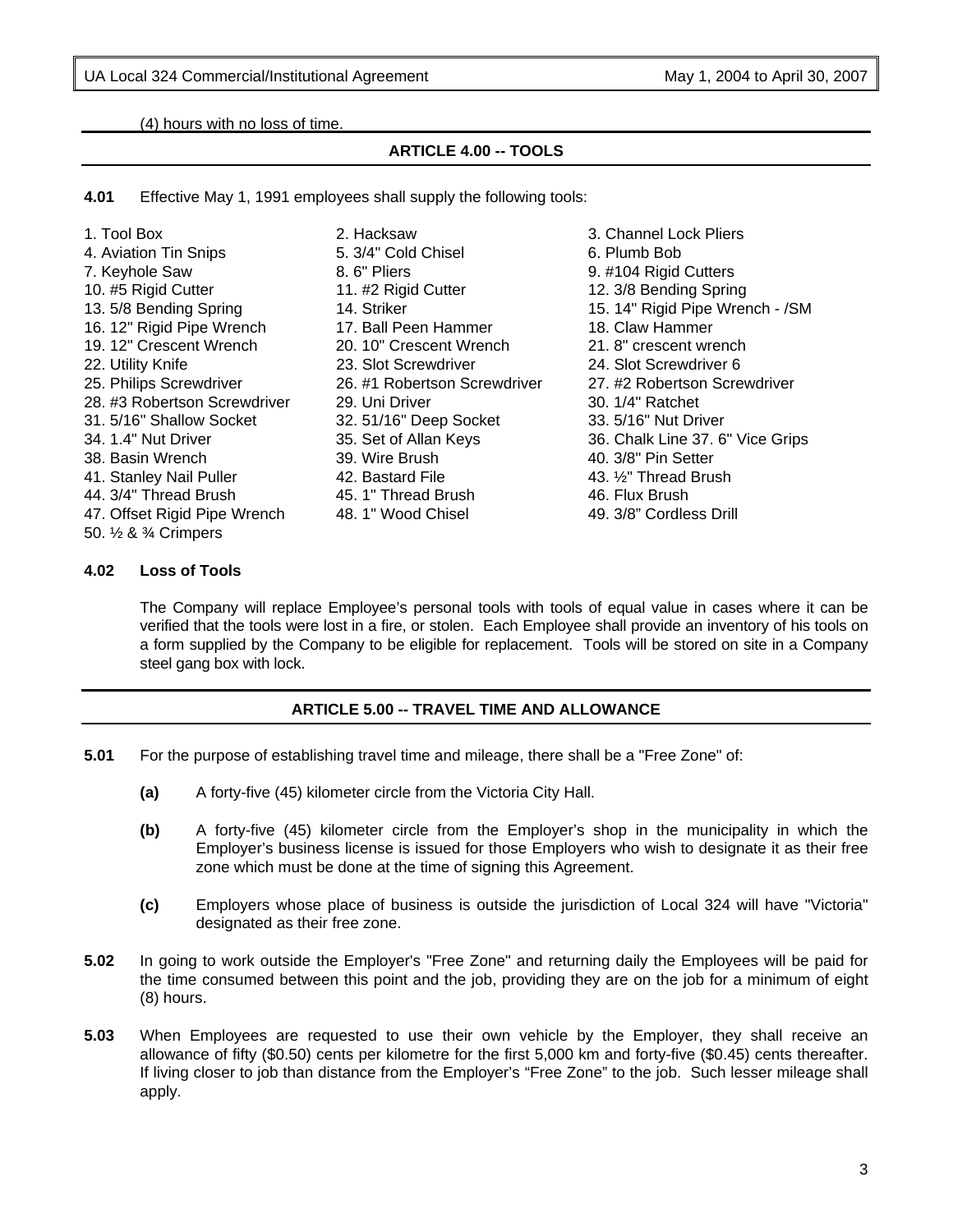**5.04** Employees directed or dispatched to a project from which they do not return to their residence daily shall be paid a travel allowance for initial travel and transportation to the project and return from their designated dispatch point, based on the following:

 The Employer shall pay an initial and terminal travel allowance of fifty (\$0.50) cents per kilometre by the most direct route to any Employee who is directed to an out-of-town project. The parties agree that this amount per kilometre will be adjusted based upon the published amount as established by Revenue Canada for reasonable daily vehicle mileage expenditures. No additional payment or reimbursements for travel or incurred expenses shall be required.

**5.05** Where a living out allowance in lieu of first class room and board is agreed to by the Union and the Employer, it will be paid for seven (7) days per week and the Employee will be required to report to the job. When an Employee is absent without a reasonable excuse no living out allowance will be paid.

 For Employees traveling from ninety (90) kilometres from the job, and where these is no camp accommodation, the Employee shall choose:

- **(a)** Living out allowance on the basis of \$95.00 per day (7 days)
- **(b)** First class room plus \$52.50 per day meal allowance per day worked

 The ninety five dollars (\$95.00) LOA will increase by five dollars (\$5.00) effective May 1, 2009. No other costs will be borne by the Employer for the Employees choosing this option.

The meal allowance on option (b) will increase to fifty-five dollars (\$55.00) per day effective May 1, 2009.

 It is further agreed by the parties that under the room plus meal allowance option, if the Employer supplied accommodation is more than forty-five (45) kilometres from the job site, the Employer will pay a daily travel allowance (for days worked) based on the cents-per-kilometre formula measured from the accommodation to the thirty kilometre zone and back to the accommodation.

- **5.06** No Employee must use his personal car for the transportation of Employers' tools and/or materials. Ownership of a car shall not be considered as a condition of employment.
- **5.07** If the Employee must leave the job during the working day due to illness or other legitimate reasons as later approved by the Joint Conference Board he shall be paid the full day's travel expense allowance in accordance with this Clause, but only wages for time actually worked.
- **5.08** If the Employee receives permission to leave the job during the working day to receive medical attention for an injury received on the job he shall be paid the full day's travel expense allowance and wages for the day of the accident.

# **5.09 Paid Parking**

Members of Local 324 who have been directed to work on a project site, and where the member has to pay for parking, will be reimbursed the pro-rated amount of cost for parking should the member be requested to leave said project and move to another job site location. The Employee must present the Company with a valid receipt.

# **ARTICLE 6.00 -- MEMBERSHIP IN UNION**

**6.01** Only Journeymen members of the Local Union No. 324 and duly indentured Apprentices, under the supervision of Journeymen, shall install any materials or handle the tools of the trade.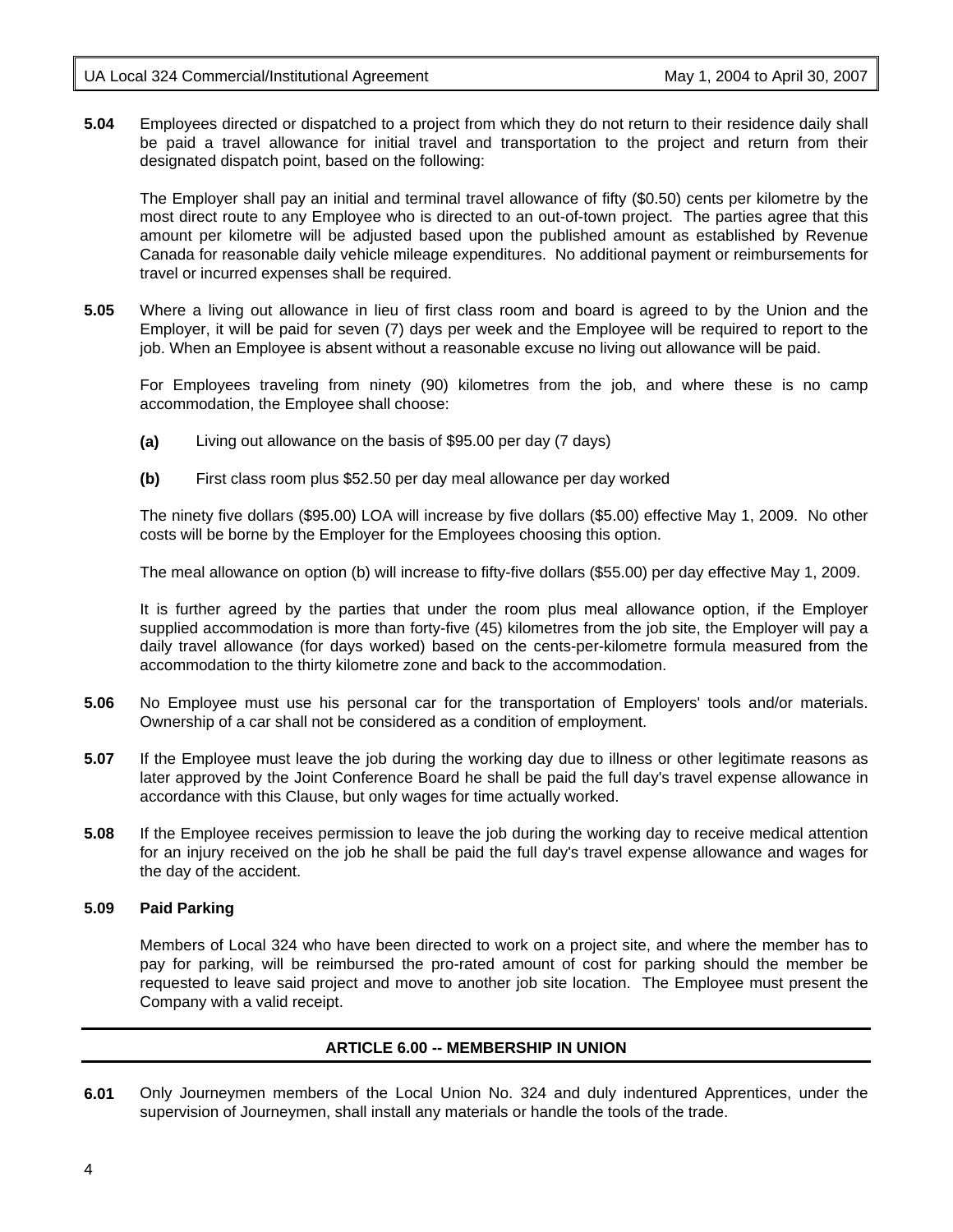UA Local 324 Commercial/Institutional Agreement May 1, 2004 to April 30, 2007

**6.02** All Employees, including Apprentices, must have a clearance or dispatch slip from Local Union No. 324 before being hired.

# **ARTICLE 7.00 -- UNION SHOP**

- **7.01** The parties of the first part agree that only members of the United Association in good standing will be employed on work being installed by such parties under the jurisdiction of this Local Union. If the Local Union is unable to supply qualified Journeymen, then the Employer has the privilege of employing Journeymen as required who must qualify and become members of Local Union 324 within thirty (30) days.
- **7.02** Any Employee who is working as a potential member and who the party of the second part requests that he be replaced by a member of Local 324 who is acceptable to the Employer, shall be laid off and such traveling time and expense incurred transporting the potential member to and from the job shall be paid for by the potential member.
- **7.03** It shall be the policy of the Employer to endeavour where there are five (5) or more Journeymen employed by an Employer that every fifth Journeyman shall be fifty (50) years of age or over, if available, providing such older worker is acceptable to the Employer.

# **ARTICLE 8.00 -- TERMINATIONS**

- **8.01** When an Employee is unfit for work, in the opinion of his Supervisor, he shall be discharged and forfeit travel fare and allowance.
- **8.02** Should it be necessary to reduce the working force on the job or in the shop, the Employer shall lay off or terminate Employees in the following sequence:

| First  | Potential members.                                  |
|--------|-----------------------------------------------------|
| Second | Travel card members (members of Sister U.A. Locals) |
| Last   | Members of Local 324.                               |

# **ARTICLE 9.00 -- LISTS OF UNION MEMBERS**

**9.01** The Employer agrees to supply the Local Union with a list of all Employees upon request. The Union agrees upon request to supply a list of unemployed members to any Employer signatory to this Agreement.

# **ARTICLE 10.00 -- PERSONS CONDUCTING A SHOP WORKING WITH THE TOOLS**

- **10.01** Any persons conducting a shop under the jurisdiction of this Local Union retain the right to work with the tools, provided however, that such shops having a working member and employing Journeymen of Local 324 shall work under the same conditions as applied to Journeymen.
- **10.02** In any event, no more than one (1) shareholder or partner who is not a member of Local 324 shall be allowed to work with the tools.
- **10.03** The working shareholder or partner shall obtain from the Union an identification card and shall carry the card on his person on the job site. For working shareholder or partner industry fund contributions refer the Joint Conference Board letter of understanding dated September 8, 1980.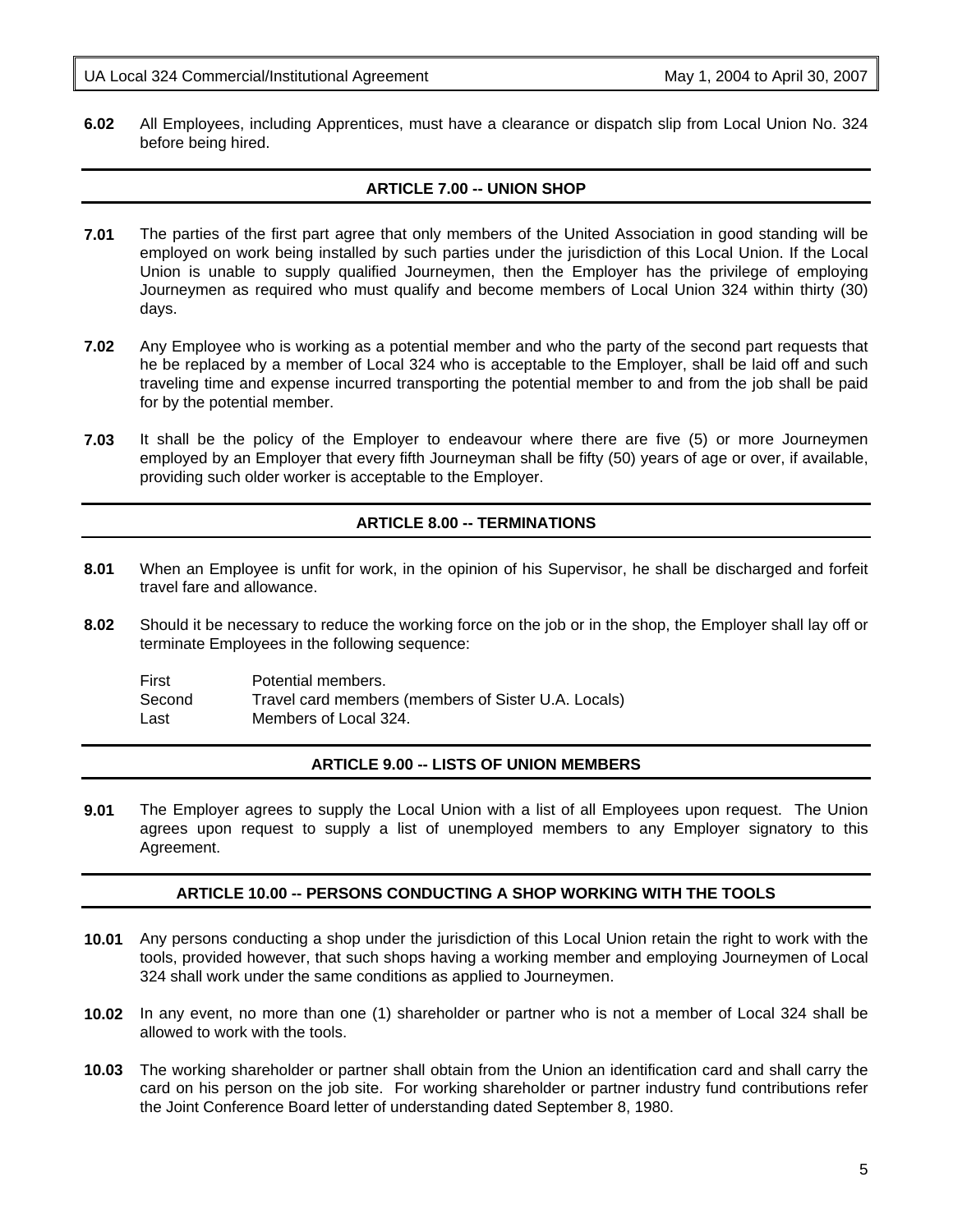#### **ARTICLE 11.00 -- NON-UNION WORKMEN AND MATERIALS**

- **11.01** The Union reserves the right to render assistance to other labour organizations. Refusal on the part of Union members to work with non-union workmen or use material produced under non-union conditions shall not be deemed a breach of this Agreement. In all such cases the Joint Conference Board will be given prior notice and a meeting held if requested and further approval obtained from the Building Trades Council involved.
- **11.02** The Party of the first part agrees that he will not contract to or from any mechanical contractor who is not signatory to the United Association Agreement.

#### **ARTICLE 12.00 -- MOONLIGHTING**

**12.01** Any Employee who, while working for an Employer signatory to this Agreement engages in any work pursuant to his trade (other than work for such Employer) for which he receives remuneration, excepting work done for himself on his own premises, shall be subject to disciplinary action by the Employer and the Union.

#### **ARTICLE 13.00 -- APPRENTICES**

- **13.01** All Apprentices shall be employed in accordance with the provisions of the British Columbia Apprenticeship Act and the parties hereto agree to observe all the provisions of the said Act.
- **13.02** For each phase of the trade, every shop employing one (1) Journeyman constantly shall be allowed one (1) Apprentice and for each additional four (4) Journeymen employed they shall be allowed one (1) additional Apprentice. Each shop employing four (4) Journeymen or more must employ at least one (1) Apprentice. Any deviation from this must be approved by the Vancouver Island Piping Industry Joint Training Committee.
- **13.03** All Apprentices, indentured or probationary, shall be listed with the Vancouver Island Piping Industry Joint Training Committee and the Office of Local Union 324.

#### **13.04 Pre-Apprentices:**

Pre-Apprentice graduates accepted by the Joint Committee for the apprenticeship program may be allowed three (3) months' credit out of their four (4) year period of apprenticeship at the discretion of the Joint Training Committee.

**13.05** The Apprenticeship Co-coordinator and/or the Business Representative will periodically check the Apprentices on the jobs to determine whether or not they are being trained in the proper manner and shall do so in accordance with Section 21.02.

# **ARTICLE 14.00 -- LUNCH AREA**

- **14.01** Whenever practical a heated area for eating lunches will be provided. Such area will be free from tools and equipment. Any disagreement on where practical will be resolved by the Joint Conference Board.
- **14.02** Approved sanitary facilities will be provided.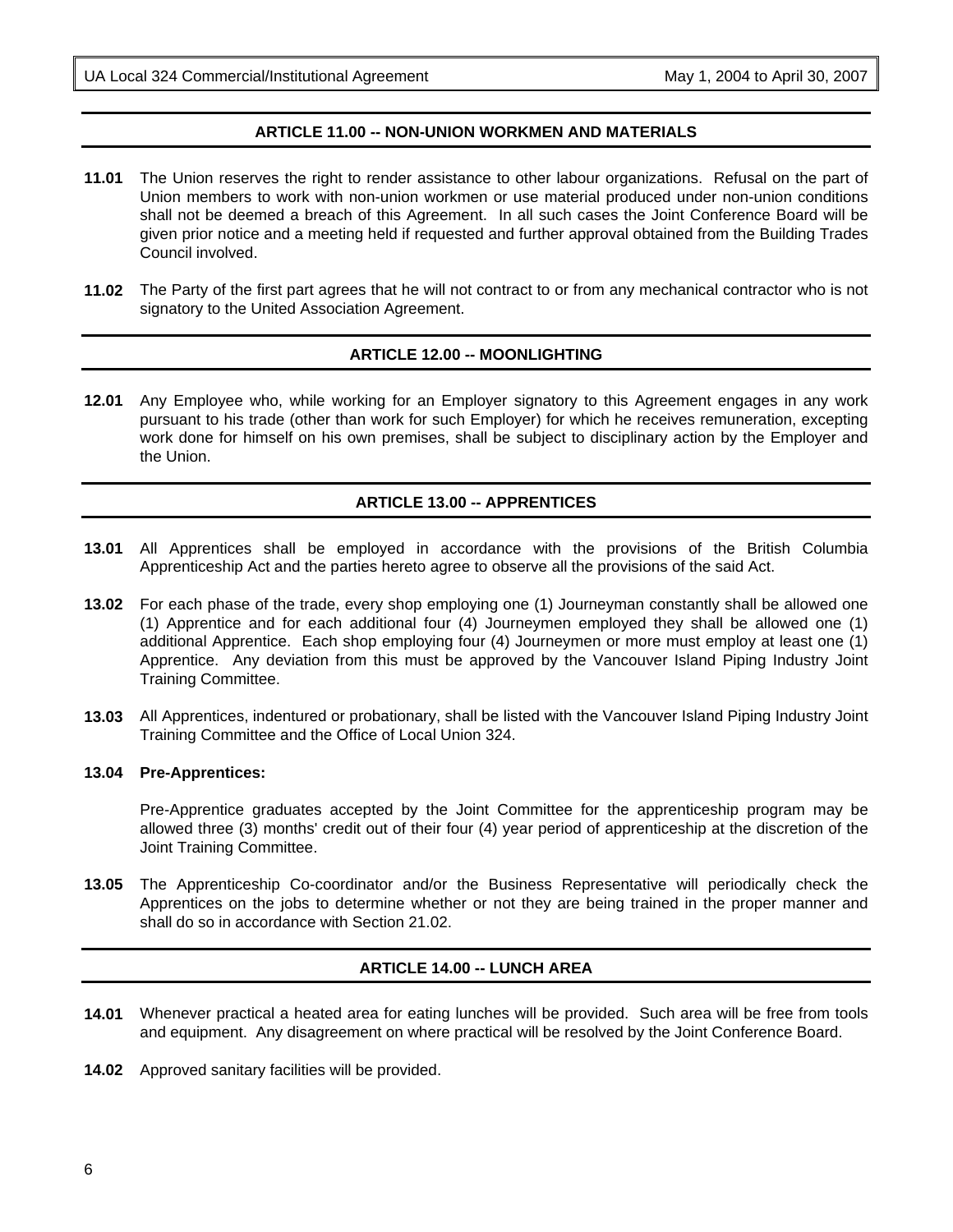# **ARTICLE 15.00 -- PAYMENT OF WAGES**

**15.01** The regular pay day shall be not more than every week and wages shall be paid before quitting time. When members are laid off or discharged they shall be paid complete with Record of Employment within three (3) working days. No Employer shall hold back more than five (5) days' pay from an Employee's wages.

#### **ARTICLE 16.00 -- CALL IN PAY**

**16.01** Any Employee asked to report for work at the regular starting time and for whom no work is provided shall receive pay for four (4) hours at the regular rate of wages.

#### **ARTICLE 17.00 -- LUMPING OR CONTRACTING**

**17.01** Members of Local Union No. 324 shall not be allowed to do any lumping or contracting or any work except as Journeymen Employees, and shall work only for signatories to this Agreement. On February 14, 1985, the Joint Conference Board interpreted the foregoing to mean that Contractors signatory to the Collective Agreement can subcontract "labour only" contracts out to only those contractors who are employing Journeymen and/or Apprentices of Local Union 324.

# **ARTICLE 18.00 -- JOINT CONFERENCE BOARD**

**18.01** A Joint Conference Board will be formed of five (5) members of the Victoria Mechanical Industrial Relations Association and five (5) members of Local 324, who shall meet as requested by either party, at which meeting three (3) members of each party will form a quorum and in any case, equal representation of both parties shall participate in the voting. Such Board shall have power on behalf of the respective parties hereto to adjust trade disputes or grievances or establish regulations governing the conduct of their members.

# **ARTICLE 19.00 -- ARBITRATION**

- **19.01** In case of any dispute or grievance arising that cannot be settled informally by the Joint Conference Board, then either of the parties to the dispute or grievance will be at liberty to refer the dispute or grievance to an Arbitration Board in the manner hereinafter provided for:
	- **(a)** The party desiring arbitration shall appoint a member for the Board, and shall notify the other party in writing of its appointment and particulars of the matter in dispute.
	- **(b)** The party receiving the notice shall, within five (5) days thereafter, appoint a member for the Board and notify the other party of its appointment.
	- **(c)** The two (2) arbitrators so appointed shall confer to select a third person to be Chairman and failing for three (3) days from the appointment of the second of them to agree upon a person willing to act, either of them may apply to the Minister of Labour to appoint such third member.
	- **(d)** The Arbitration Board shall sit, settle the terms of the question to be arbitrated and make its award within ten (10) days from the date of appointment of the Chairman, provided that the time may be extended by agreement of the parties.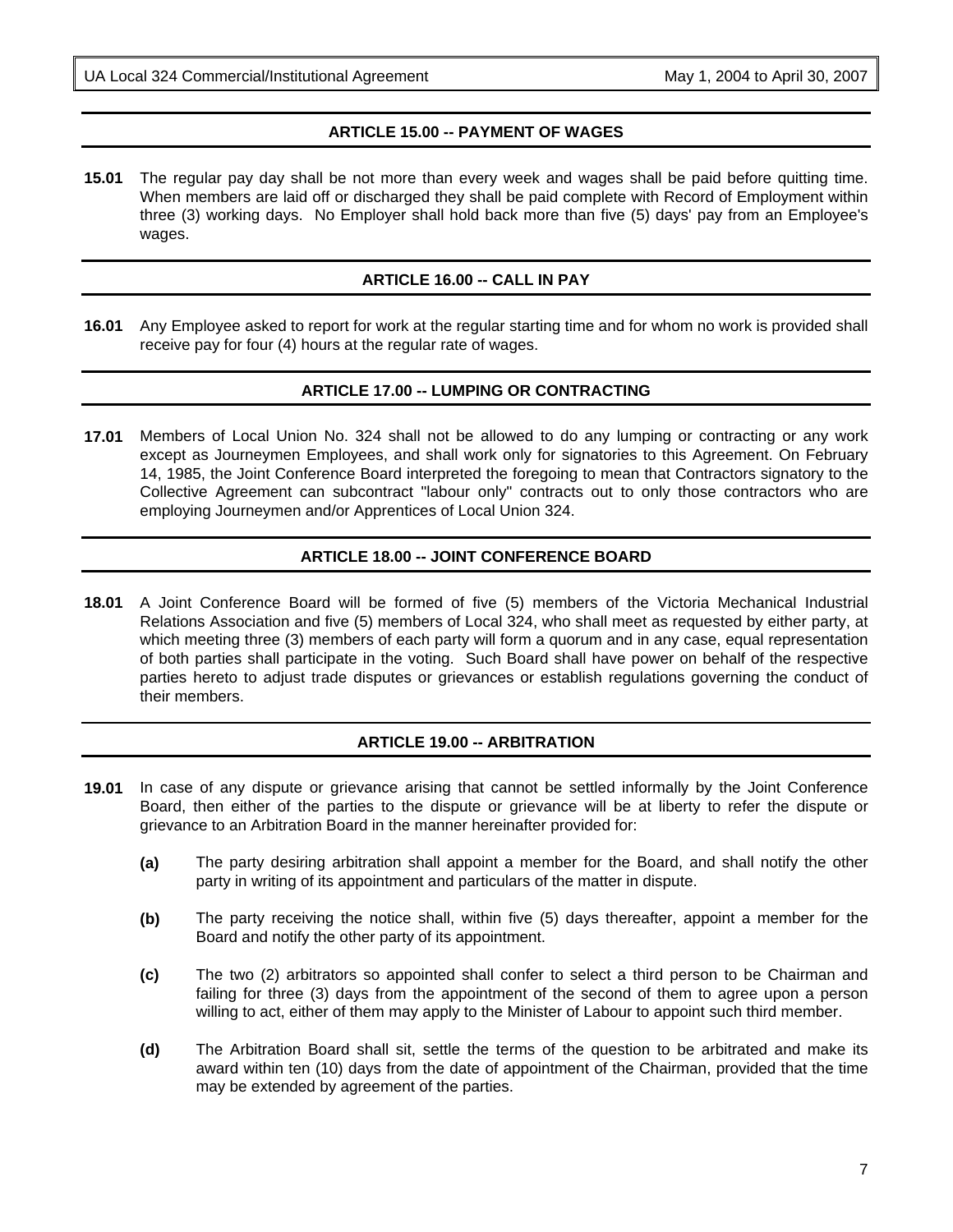- **(e)** The Board shall deliver its award in writing to each of the parties and the award of the majority of the Board shall be the award of the Board and shall be final and binding upon the parties; and they shall implement it forthwith.
- **19.02** Each party shall pay its own expenses and costs of arbitration; the remuneration and disbursements of its appointee to the Board and one-half  $(\frac{1}{2})$  the compensation and expenses of the Chairman and of stenographic and other expenses of the Arbitration Board.
- **19.03** It is understood by the parties entering into this Agreement that they exclude the operation of Section 96, Sub-Section (1) of the Industrial Relations Act of British Columbia unless agreed to by the Joint Conference Board, except in cases of fund contribution delinquencies or non-payment of funds.

# **ARTICLE 20.00 -- B.C. JURISDICTIONAL WORK ASSIGNMENT PLAN**

- **20.01** Both parties to this Agreement recognize and will strictly adhere to the Procedural Rules for the Umpire of Jurisdictional Work Assignments in British Columbia and other supplementary rule(s), agreement(s), and/or memoranda as may be agreed upon from time to time by Construction Labour Relations Association of B.C. and the British Columbia and Yukon Territory Building and Construction Trades Council. Should any provision or provisions contained in the above prove to be in violation of any legally effective Federal or Provincial statute, it is agreed that the prime parties to the said Agreements will re-negotiate such provision or provisions and all other provisions shall not be affected thereby.
- **20.02** The Employer shall upon request, make known his intended work assignment. It is agreed that such intended work assignment shall be determined by the standards contained in the Procedural Rules for the Umpire of Jurisdictional Work Assignments in B.C.
- **20.03** The participating Employer Association shall inform their stipulated members, in writing, of their responsibilities for the assignment of work in accordance with the Rules and Regulations of the Plan.
- **20.04** The parties agree that all cases, disputes or controversies involving jurisdictional disputes and assignments of work shall be resolved as provided for in the Procedural Rules and Regulations provided for in the Plan for the Umpire of Jurisdictional Work Assignments in British Columbia. The parties agree that they shall comply with the decisions and awards of the Umpire of Work Assignment established by the Plan.
- **20.05** The Union agrees that the establishment of picket lines and/or the stoppage of work by reason of the Employer's and/or Umpire's assignment of work are prohibited. No Local Union stipulated to the Plan shall institute or post picket lines for jurisdictional purposes.
- **20.06** The Employers will provide the funding necessary for the operation of the Jurisdictional Assignment Plan. The necessary funds will be collected through provisions in the Collective Agreements.
- **20.07** Effective June 14, 2002, the current funding of \$0.015 per hour will be reduced by \$0.005 per hour based upon the restructuring of the Plan by the Trustees.

# **ARTICLE 21.00 -- UNION REPRESENTATION**

**21.01** A Job Steward shall be a working Building Trades member of Local 324 and will be under the direction of the Business Manager or Business Agent at all times. The Job Steward shall be appointed by the Business Manager or Business Agent. The Job Steward will be permitted to perform his Union duties during working hours and shall not be discriminated against. The Union agrees that the Job Stewards will perform their duties as efficiently as possible and the Employer agrees to grant reasonable time for the performance of such duties.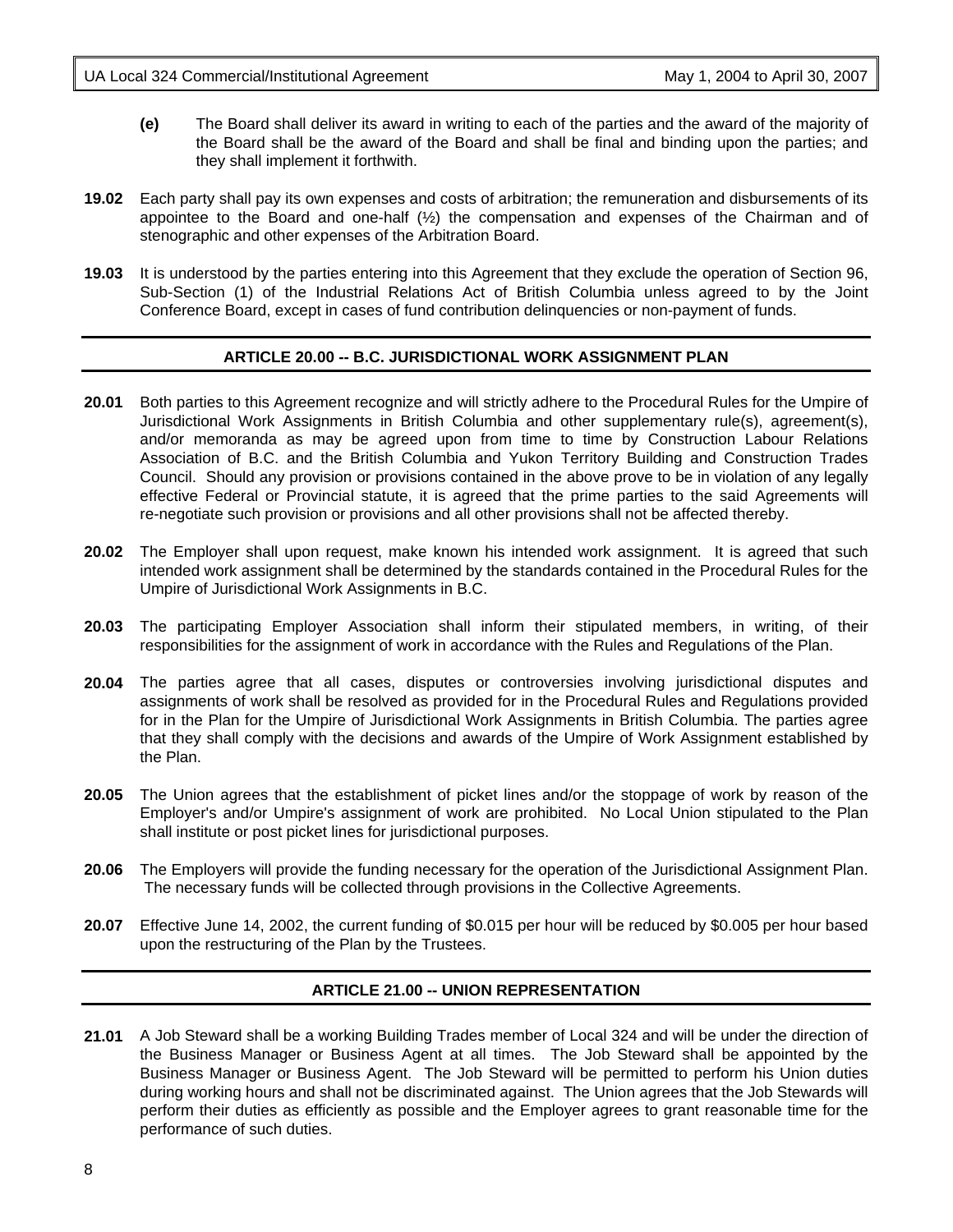- **21.02** Business Representatives are to have access to all jobs covered by this Agreement in the carrying out of their regular duties.
- **21.03** Employees serving on the Joint Conference Board or as Trustees of the various funds covered by the terms of this Agreement shall be allowed time off without pay to attend to Union business after making arrangements satisfactory to their Employer.

#### **ARTICLE 22.00 -- PICK UP TIME**

**22.01** Employees terminating or being laid off for any reason on any job shall be notified at least one (1) hour in advance and shall be granted sufficient time to pick up and return the Employers' tools.

#### **ARTICLE 23.00 -- PROCEDURE TO BECOME SIGNERS**

- **23.01** The party of the second part agrees that it will have its members work only for Employers who are signatory to this Agreement on work covered by this Agreement. Whenever a vacancy occurs in any shop, the Local Union must be given the first opportunity to fill the vacancy.
- **23.02** Notwithstanding the above Article, the Union shall be allowed to organize through the due process of the law.

#### **ARTICLE 24.00 -- WAGE BOND**

- **24.01** Before Union members are dispatched to any Employer who has not been signatory to a U.A. Agreement in British Columbia for a minimum of two (2) years, such Employer may be required to deposit a bond suitable to the Union, up to a maximum of one thousand dollars (\$1,000.00) per Employee and a total maximum of fifteen thousand dollars (\$15,000.00) with the B.C. Pipe Trades Association for use in default of payment of wages, pension contributions, welfare contributions, vacation pay, Statutory Holiday pay, or any other contributions provided by the Collective Agreement. When no longer required, such bond, by mutual consent of the Union and the Employer concerned, shall be terminated, but where mutual consent cannot be achieved, the matter shall be subject to the Arbitration Procedure provided in Articles 18 and 19.
- **24.02** Employers who were signatory to the Local 324 Collective Agreement on January 1, 1971 are exempt from the operation of this Article 25.

#### **ARTICLE 25.00 -- WAGES**

#### **25.01 Wage Scale and Table of Fund Contributions:**

|                                     | May 1/06 | <b>May 1/07</b> | May 1/08 | May 1/09 |
|-------------------------------------|----------|-----------------|----------|----------|
| Wage Rate                           | \$28.37  | \$30.20         | \$31.98  | \$34.20  |
| Tool & Clothing                     | 0.10     | 0.10            | 0.15     | 0.25     |
| Vacation & Stat                     | 3.42     | 3.64            | 3.86     | 4.14     |
| Health & Welfare                    | 2.10     | 2.10            | 2.20     | 2.30     |
| Pension                             | 4.25     | 4.25            | 4.50     | 4.75     |
| <b>Apprenticeship Funds</b>         | 0.35     | 0.30            | 0.30     | 0.30     |
| M.T.P.F.                            | 0.13     | 0.13            | 0.13     | 0.18     |
| <b>Construction. Industry Funds</b> | 0.20     | 0.20            | 0.20     | 0.20     |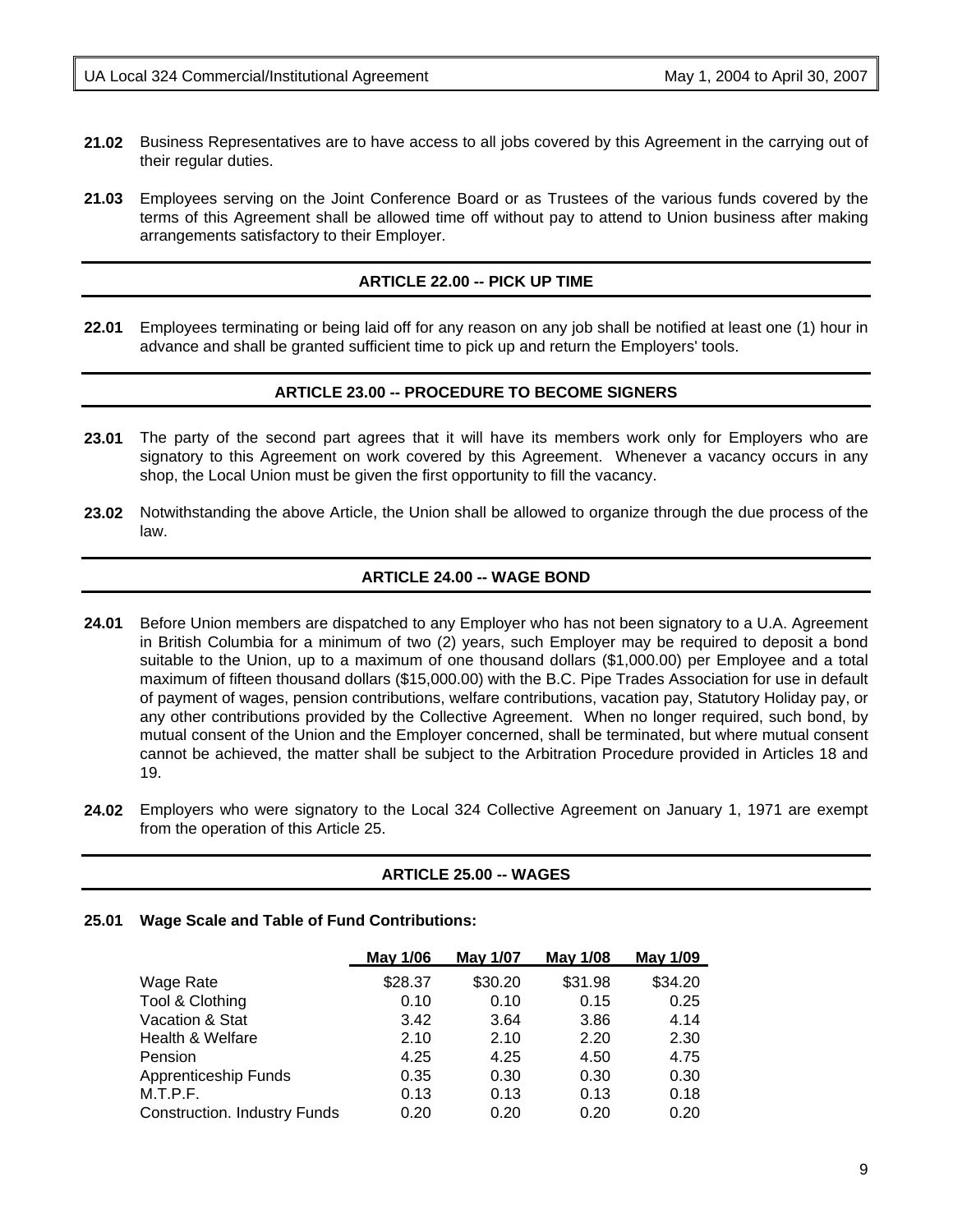All Fund Contributions are due and payable on or before the fifteenth day of the month following the month in which the obligation arose to pay the contributions.

The Union will advise the Employer within forty-eight (48) hours in writing of any delinquency. If the Employer fails to respond within forty-eight (48) hours of receipt of notification exclusive of Saturday, Sunday and Statutory Holidays, the Union shall require a ten (10%) percent penalty of the amount of the late payment.

All fund contributions shall be made in accordance with a Standard Form approved by the Joint Conference Board.

#### **Tool and Clothing**

Effective May 1, 2007 each Employer shall contribute ten cents (\$0.10) per hour earned to each Employee as a Tool and Clothing allowance. Effective May 1, 2008 this amount increase to fifteen cents (\$0.15) per hour earned and effective May 1, 2009 to twenty-five cents (\$0.25) per hour earned.

See Sections 27.01, 28.01, 29.03, 30.01, 31.01, and 32.01.

#### **25.02 Apprentices Wage Schedule:**

The parties agree to jointly approach the Ministry of Labour with the intent of adjusting the wage schedule of apprentices (i.e. five percent (5%) increase per year as opposed to every six (6) months).

Apprentices shall be paid not less than the following wage scale:

| 0-950 hours | 45% of Journeyman rate  |
|-------------|-------------------------|
| 951 hours   | 55 % of Journeyman rate |
| 1900 hours  | 60% of Journeyman rate  |
| 2850 hour   | 65% of Journeyman rate  |
| 3800 hours  | 70% of Journeyman rate  |
| 4750 hours  | 75% of Journeyman rate  |
| 5700 hours  | 85% of Journeyman rate  |
| 6650 hours  | 90% of Journeyman rate  |
| 7600 hours  | 100% of Journeyman rate |
|             |                         |

Apprentices shall receive a portion of the pension contributions equal to the portion of the journeyman wage rate to which they are entitled. Once Government Qualified Journeyman status is reached, full pension contributions shall be paid.

#### **25.03 Foreman**

When five (5) or more trades people are employed on one job, one (1) shall be designated Foreman and shall be paid the following minimum rates; Commercial, Institutional, and Light industrial projects foreman's rate will be 15% over the prevailing journeyman wage rate. Wood frame and small commercial will be 10%. General foreman rate will be increased to twenty (20%) of the journeyperson wage rate.

- **25.04** Any Journeyman designated as a General Foreman shall receive an additional fifteen percent (15%) wage rate.
- **25.05** Employees, while working from a swinging scaffold or bosun's chair, shall be paid five percent (5%) per hour over their regular rate of pay.

# **ARTICLE 26.00 -- HOLIDAY PAY**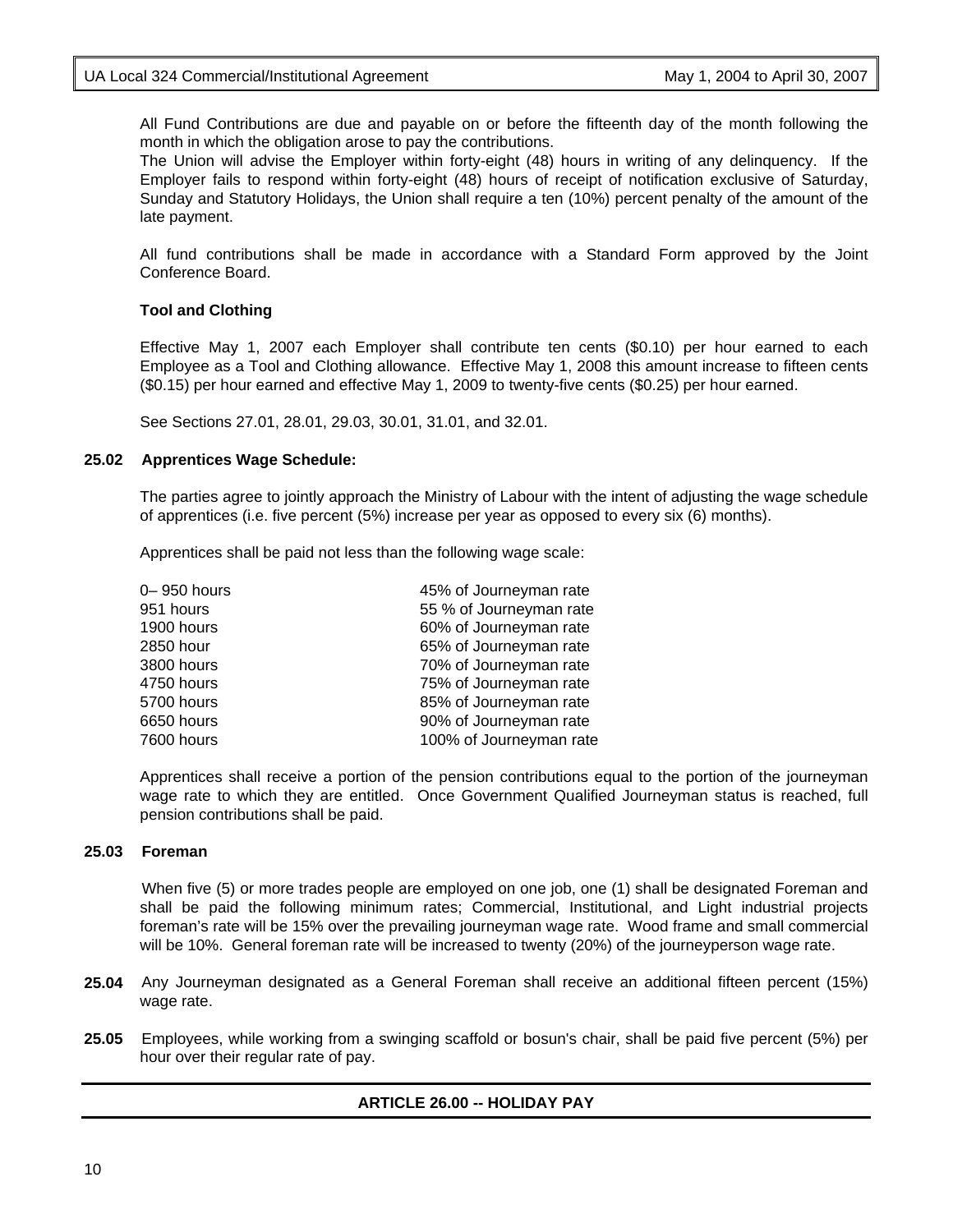**26.01** Holiday Pay shall be twelve percent (12%) of wages (which is to mean earned hours times the hourly rate of pay), consisting of six percent (6%) for Annual Holidays and six percent (6%) for Statutory Holidays.

Holiday Pay to be paid on the regular pay day. The Employee may elect to have his Holiday Pay held until such time as he takes his annual holidays, or on termination.

**26.02** An Employee may take up to four (4) weeks' annual vacation in any calendar year. The vacation period will be arranged by mutual agreement between the member and the Employer.

#### **ARTICLE 27.00 -- HEALTH AND WELFARE PLAN**

- **27.01** Each Employer shall contribute one dollar and sixty cents (\$1.60) per hour earned by each Employee to the Health and Welfare Plan. Effective May 1, 2006, this amount shall increase to two dollars and ten cents (\$2.10) per hour earned. Effective May 1, 2008 the amount shall be two dollars and twenty cents (\$2.20) per hour earned and finally, effective May 1, 2009 two dollars and thirty cents (\$2.30) per hour earned. Operation of this plan shall be governed by the Trustees to be selected in accordance with the Terms of this Agreement.
- **27.02** Trustees of the Health and Welfare Plan shall be six (6) in number comprising of three (3) Union Nominees and three (3) Victoria Mechanical Industrial Relations Association Nominees. A quorum shall consist of four (4) members. The complete policies, management and control of this Plan will be controlled by this Board of Trustees. This Fund will be used for the purposes of an in accordance with the Trust Agreement dated November 24, 1967 between the parties to this Agreement.

#### **ARTICLE 28.00 -- PENSION PLAN**

- **28.01** Each Employer shall contribute four dollars and twenty-five cents (\$4.25) per hour earned by each Employee to the Pension Plan. Effective May 1, 2008 this amount shall be four dollars and fifty cents (\$4.50), effective May 1, 2009 this amount shall be four dollars and seventy-five cents (\$4.75).
- **28.02** Operation of this Plan shall be governed by the Trustees of the Pension Plan. This contribution is in addition to compulsory Government Pension Plans.

 Trustees of the Pension Plan shall be six (6) in number comprising three (3) Union Nominees and three (3) Victoria Mechanical Industrial Relations Association Nominees. A quorum shall consist of four (4) members. The complete policies, management and control of this Plan will be controlled by this Board of Trustees. This Fund will be used for the purposes of and in accordance with the Trust Agreement dated November 24, 1967 between the parties of this Agreement.

# **ARTICLE 29.00 -- MECHANICAL TRADE PROMOTION FUND**

- **29.01** Contributions shall be made by the Employers for each hour earned by each Employee to the Mechanical Trade Promotion Fund and which shall include the cost of Welding Tests, Gasfitters, Plumbers, Steamfitters, Oil Burner Mechanics, Sprinkler Fitters annual ticket renewals for the performance of their work. Testing costs are confined to the charges for the tests and renewal tickets.
- **29.02** Operation of this fund shall be governed by the Mechanical Trade Promotion Fund Trust Agreement which is part of this Agreement. There shall be five (5) trustees from the Union and five (5) trustees from management with a management trustee being Chairman.
- **29.03** Thirteen cents (\$0.13) per hour for each hour earned by Employees covered by this Agreement shall be paid to the Mechanical Trade Promotion Fund.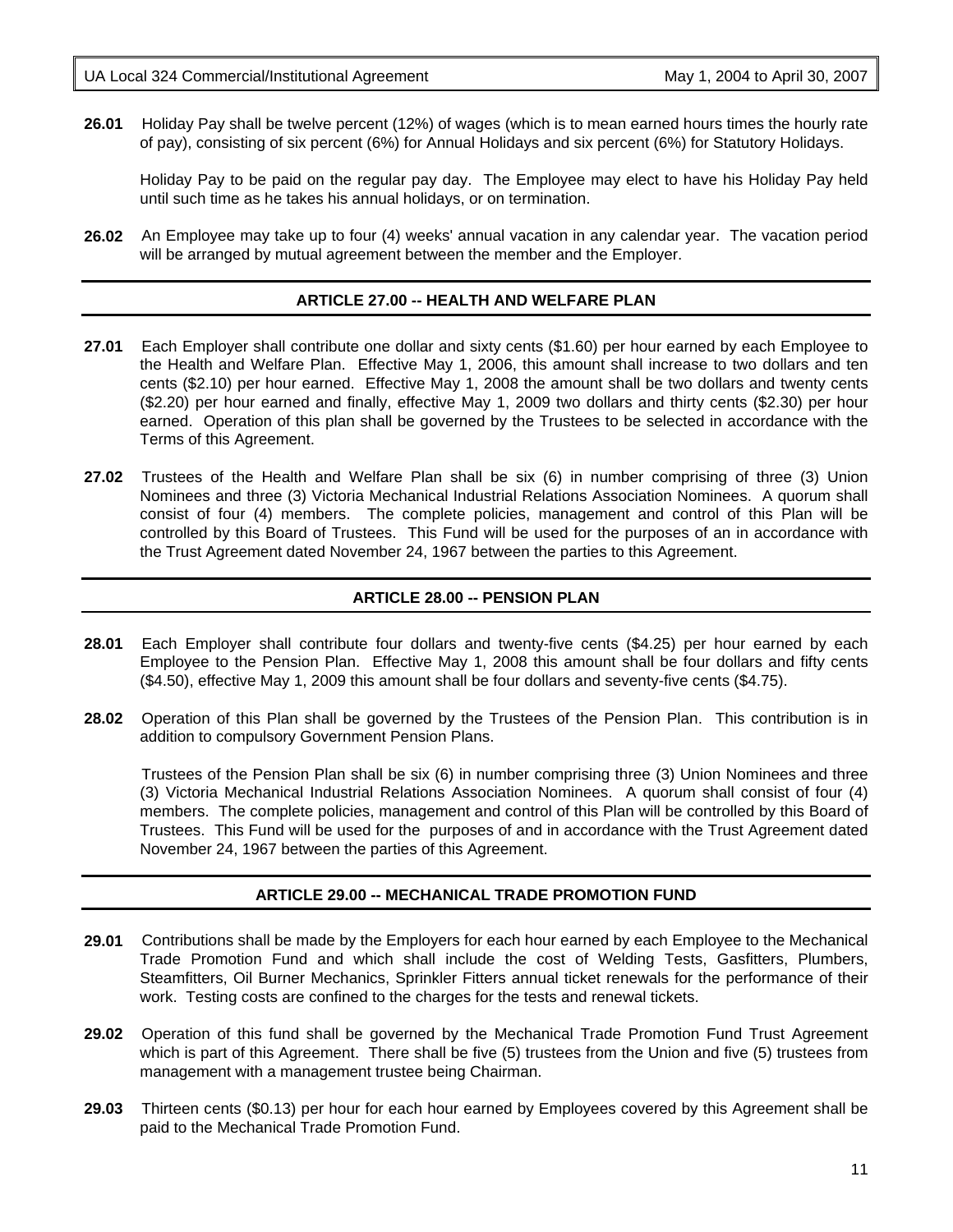#### **ARTICLE 30.00 -- SUPPLEMENTAL DUES CHECKOFF**

**30.01** The Employer shall deduct for a Dues Supplement an amount of money as agreed to from time to time by the general membership under proper resolution passed by the General Membership of Local Union 324 on behalf of all hours earned by all Employees while working under the terms and conditions of this Agreement and forward same to the office of the Financial Secretary of Plumbers Local 324, through the designated Trust Company, no later than the fifteenth (15th) day of the calendar month following the month for which the deductions were made. Each Employee shall submit a written authorization to his Employer as a condition of employment, which shall be supplied by the Union.

Collection of the Dues Supplement shall come under the same provisions that govern "The Piping Industry Trust Funds", Article 27.

#### **ARTICLE 31.00 -- VANCOUVER ISLAND PIPING INDUSTRY JOINT TRAINING COMMITTEE FUND**

**31.01** Thirty-five cents (\$0.35) per hour for each hour earned by each Employee shall be paid to the Vancouver Island Piping Industry Joint Training Committee Local Fund. Effective May 1, 2007 thirty cents (\$0.30) per hour earned by each Employee shall be paid to the Vancouver Island Piping Industry Joint Training Committee Fund. This amount shall include five cents (\$0.05) per hour to be contributed by Local 324 to the Canadian Training Fund.

#### **ARTICLE 32.00 -- CONSTRUCTION INDUSTRY FUNDS**

**32.01** Effective February 24, 2006 , twenty cents (\$0.20) per hour, for each hour earned by each Employee shall be paid to the Construction Industry Fund. This amount shall be allocated as follows:

|                                         | <b>May 1/06</b> | May 1/07 | May 1/08 | May 1/09 |
|-----------------------------------------|-----------------|----------|----------|----------|
| U.A. Local 324 Affiliation Fund         | 0.03            | 0.03     | 0.03     | 0.03     |
| <b>B.C. Rehabilitation Fund</b>         | 0.02            | 0.02     | 0.02     | 0.02     |
| B.C. Jurisdictional Assignment Plan     | 0.01            | 0.01     | 0.01     | 0.01     |
| Fund***                                 |                 |          |          |          |
| <b>Contract Administration Fund****</b> | 0.13            | 0.13     | 0.13     | 0.13     |
| <b>BCBCBTU Fund</b>                     | 0.01            | 0.01     | 0.01     | 0.01     |

\*The parties agree to participate in the Canadian Training Fund (CTF) with a \$0.05 contribution made up of transferring the current \$0.02 contribution from the Health & Safety Fund and contributing \$0.03 new cents to the CTF. The parties agree to await the outcome of the Health & Safety Fund at the Main Table and agree that the full \$0.05 will be contributed by the employers to the CTF if the \$0.02 is not available for this use.

#### **\*\* Jurisdictional Assignment Plan of the British Columbia Construction Industry**

Effective June 14, 2002, the current funding of the \$0.015 per hour will be reduced by \$0.005 per hour based upon the restructuring of the Plan by the Trustees.

#### **\*\*\* BCBCBTU Funding**

Effective June 14, 2002, the Employers will provide funding for the BCBCBTU of one cent per hour for all hours worked based on contributions made to the Jurisdictional Assignment Plan. This provision will continue as long as the Bargaining Council structure continues to exist pursuant to the Labour Relations Code.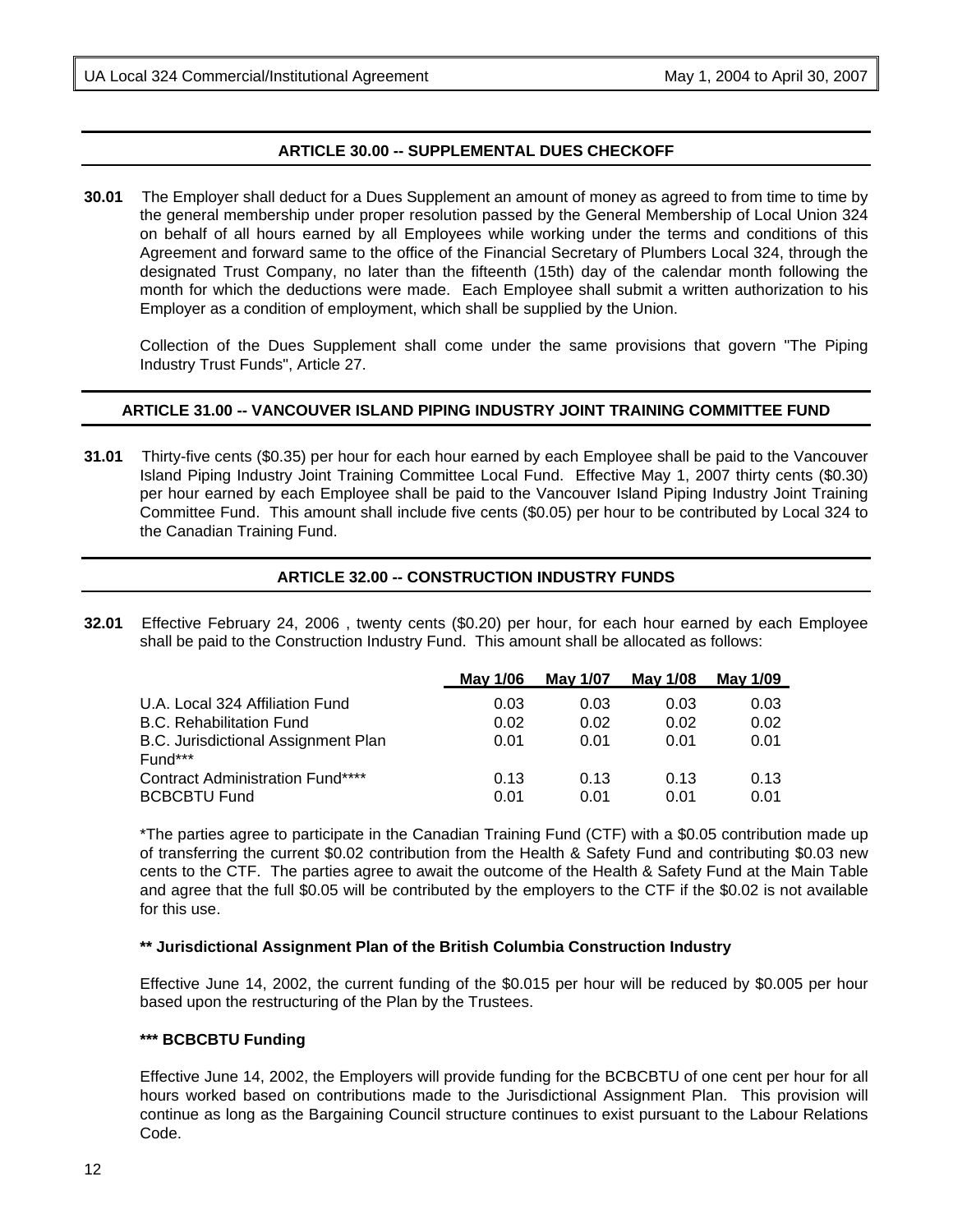#### **\*\*\*\* Contract Administration Fund (CLR Dues)**

All signatory Employers shall contribute the sum of thirteen (\$0.13) per hour worked on behalf of each employee under the terms of this Agreement, to the CLR Contract Administration Fund. CLR may alter this amount with sixty (60) days written notice.

#### **ARTICLE 33.00 -- REPRESENTATIVE TO INSPECT PAYROLLS**

**33.01** A Representative duly appointed by the Joint Conference Board shall by appointment with the Employer, inspect the Employer's payroll in respect to all wages and funds provided for in this Agreement.

#### **ARTICLE 34.00 -- SAVING CLAUSE**

**34.01** It is assumed by the parties hereto that each provision of this Agreement is in conformity will all applicable laws of Canada and the Province of British Columbia. Should it later be determined that it would be a violation of any legally effective Federal or Provincial Order or Statute to comply with any provision or provisions of this Agreement, the parties hereto agree to re-negotiate such provision or provisions of this Agreement for the purpose of making them conform to such Federal or Provincial Order or Statute and the other provisions of this Agreement shall not be affected thereby.

#### **ARTICLE 35.00 -- SAFETY CLAUSE**

**35.01** All equipment, tools and materials must conform and be utilized in conformity with applicable provincial and/or federal regulations, acts and laws. Employer safety rules and regulations shall be complied with provided they are not inconsistent with the above-mentioned.

It shall not be considered a violation of this Agreement should an Employee(s) refuse to work in conditions and/or use equipment that do not meet prescribed safety standards and/or regulations. Refusal of an Employee to abide by the W.C.B. Regulations may be considered cause for dismissal.

#### **ARTICLE 36.00 -- BEREAVEMENT LEAVE (NO PAY)**

**36.01** In case of death in the immediate family, each employee shall be granted leave-of-absence for the purpose of arranging or attending a funeral, to a maximum of three (3) consecutive days. Immediate family shall mean spouse, children, parent, stepparent sister, brother, mother-in-law, father-in-law, grandparent, grandchildren.

#### **ARTICLE 37.00 -- ENABLING CLAUSE**

**37.01** The Local Union, in conjunction with the Employer's representative or the Employers bidding work in the respective areas, may determine on a job by job basis if special dispensation is required to become competitive, and should the necessity arise, may, by mutual agreement and in writing, amend or delete any terms or conditions of the Agreement for the length of the job.

No joint industry funds as negotiated between the BCBCBTU and CLR or individual dues to umbrella organizations, will be reduced or eliminated through enabling, without the prior written consent of the BCBCBTU and CLR.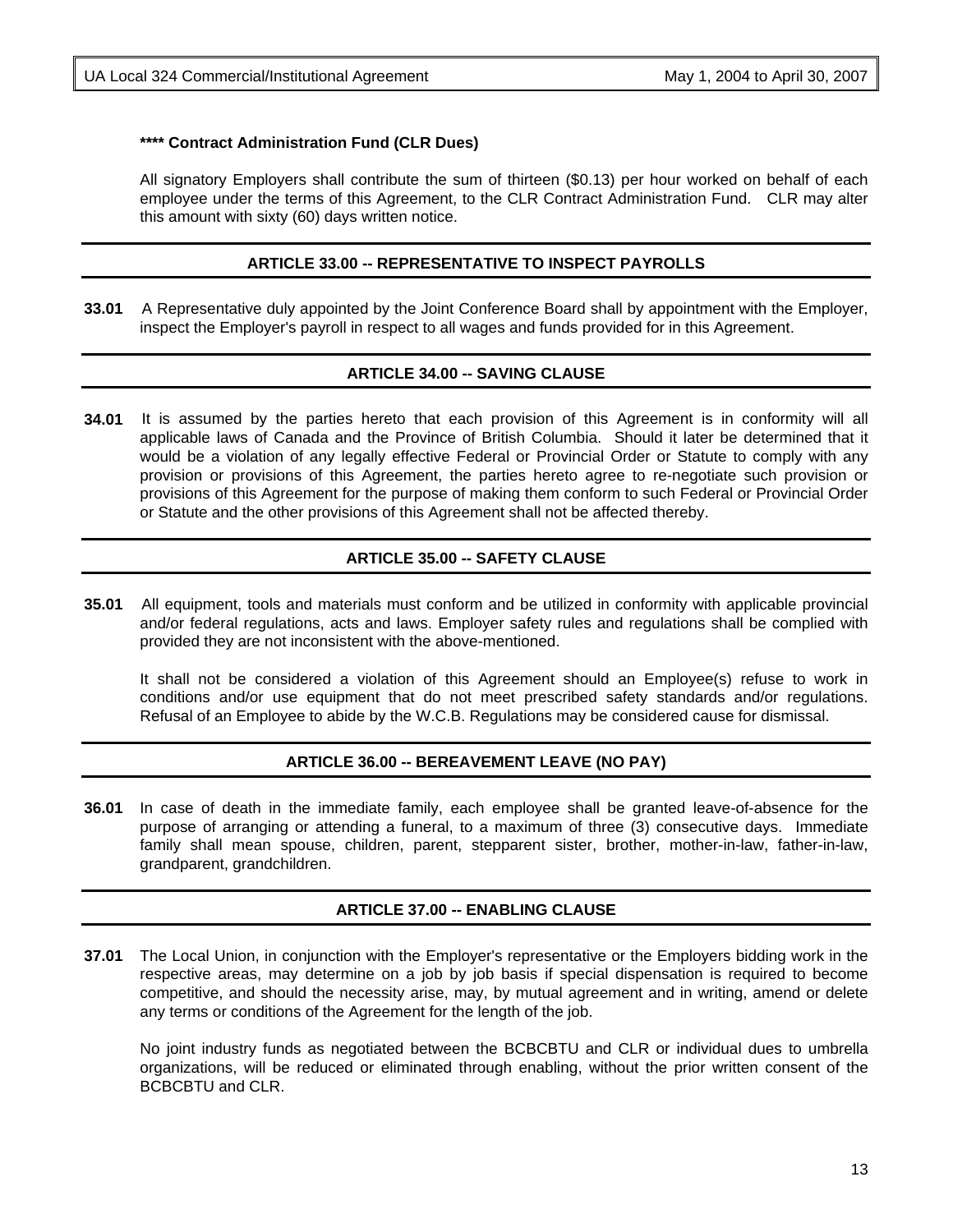# **ARTICLE 38.00 -- TERM OF AGREEMENT**

- **35.01** This Agreement shall be effective as from May 1, 2004 and shall remain in effect until April 30, 2010; and 8thereafter from year to year until a new agreement is concluded by the parties.
- **38.03** Either party wishing to amend the Agreement will notify the other party by giving written notice in accordance the Labour Relations Code of B.C.
- **38.04** Either party sending out such notice shall append the individual numbers of clauses of the Agreement which they desire to change to the actual changes, additions or amendments that are desired.
- **38.05** The operation of Section 50 (2) and (3) of the Labour Code of B.C. is hereby excluded.
- **38.06** All matters not covered by a specific date of application within the Agreement will become effective on the actual date which this Agreement is signed by the parties.

SIGNED AT VICTORIA, BRITISH COLUMBIA, THIS \_\_\_\_\_ DAY OF \_\_\_\_\_\_\_\_\_\_\_\_\_\_\_, 2007.

SIGNED ON BEHALF OF:

CONSTRUCTION LABOUR RELATIONS ASSOCIATION OF B.C.

\_\_\_\_\_\_\_\_\_\_\_\_\_\_\_\_\_\_\_\_\_\_\_\_\_\_\_\_\_\_\_\_\_\_\_\_\_\_

\_\_\_\_\_\_\_\_\_\_\_\_\_\_\_\_\_\_\_\_\_\_\_\_\_\_\_\_\_\_\_\_\_\_\_\_\_\_

SIGNED ON BEHALF OF:

LOCAL 324, UNITED ASSOCIATION OF JOURNEYMEN AND APPRENTICES OF THE PLUMBING AND PIPEFITTING INDUSTRY OF THE UNITED STATES AND CANADA

\_\_\_\_\_\_\_\_\_\_\_\_\_\_\_\_\_\_\_\_\_\_\_\_\_\_\_\_\_\_\_\_\_\_\_\_\_

\_\_\_\_\_\_\_\_\_\_\_\_\_\_\_\_\_\_\_\_\_\_\_\_\_\_\_\_\_\_\_\_\_\_\_\_\_